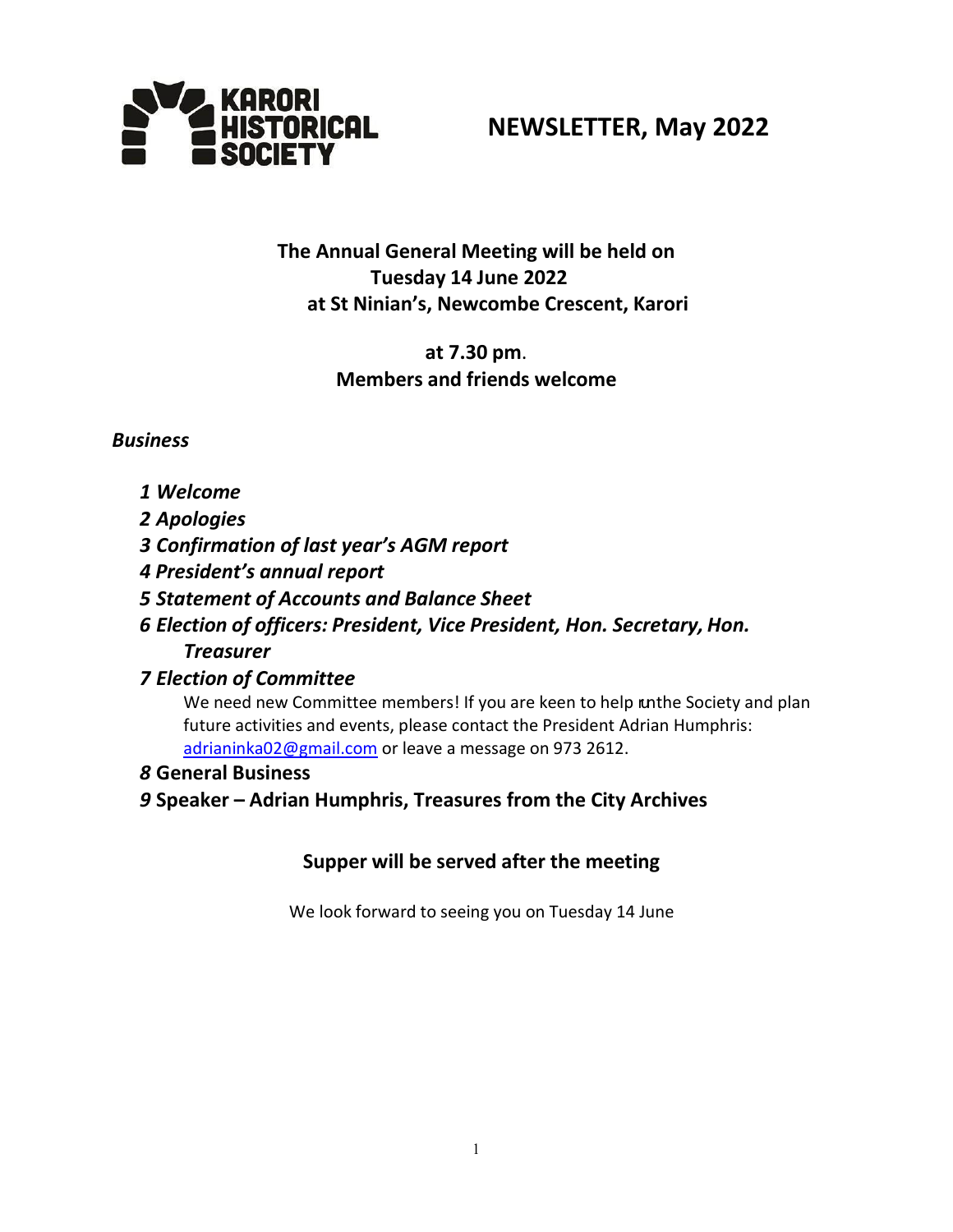## *Treasures from the City Archives*

Our last event was way back in December 2021, when a couple of groups of our members got the opportunity to visit Wellington City Council Archives. As well as a behind the scenes tour of the premises, there was also a presentation highlighting what the Archives holds, relating specifically to Karori.

With the risk of Omicron, 2022 has continued the limited activities of the Society post 2020 and 2021. The Committee decided early in the year to postpone our March meeting, not wanting to put any of our members at risk. While there are still cases out in the community, with numbers declining we have decided to proceed with our AGM.

We will however keep the following presentation low key, although we are hoping to resume 'normal' service with a guest speaker in our September meeting. For the AGM, President Adrian Humphris will share a selection of images from the Council Archives, both from the December trip as well as other records so we can see and reminisce how Karori has changed over time.

For example, Committee member Chris Rabey has been reading through early Council minute books as part of his research into Brooklyn, and recently came across a reference to the original Karori Pool being completed by contractors Christian & Nielsen (NZ) in November 1936. The pool remained in use for many years before an indoor pool was built in 2001.



Among the records at the Archives are the original plans for the swimming baths, as well as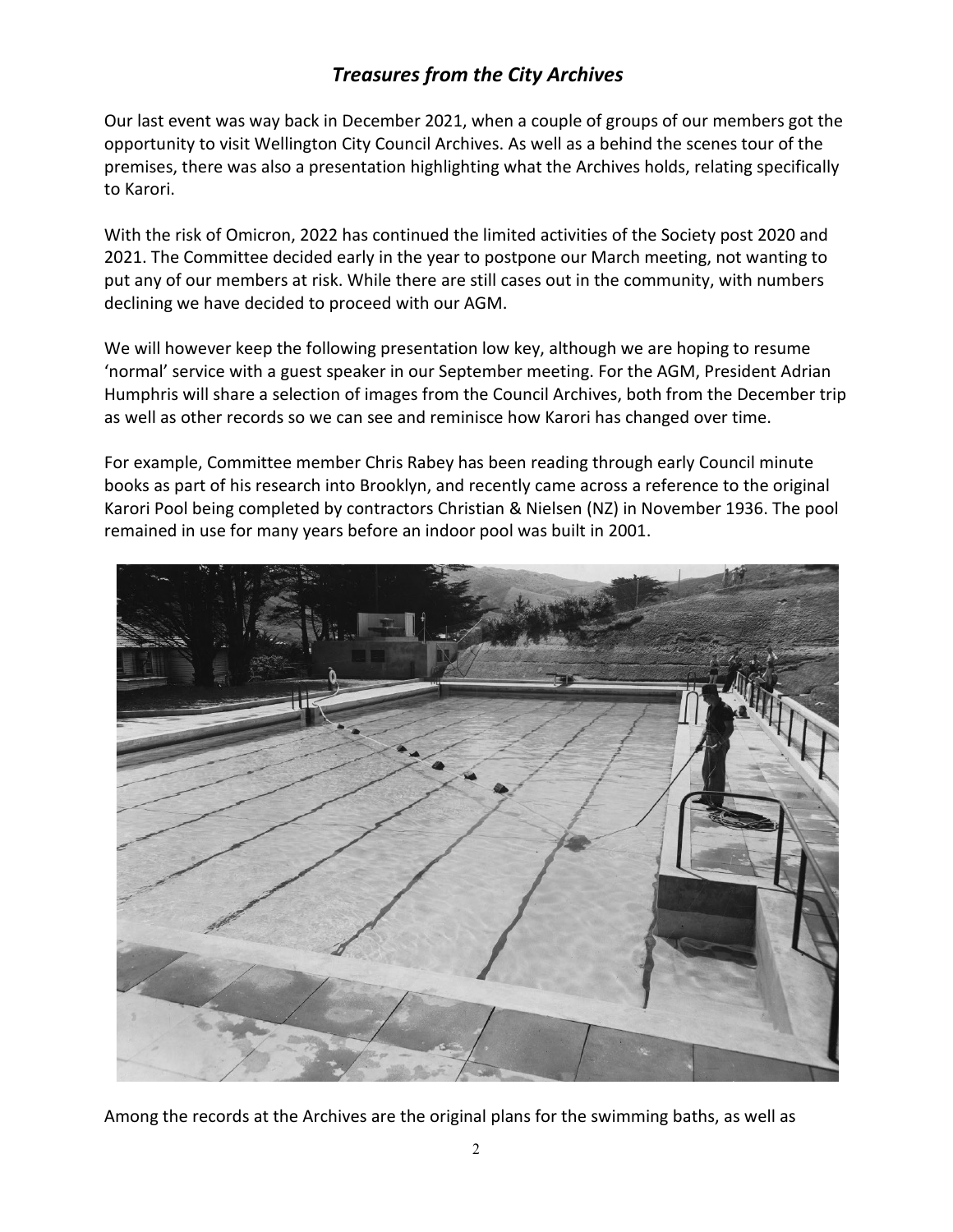photographs. Above is image taken not long after the baths were completed, showing maintenance being carried out while a hardy group wait for their swim in the background (bonus points if anyone can recognise or name anyone in the photograph!).



There are also plans at the Archives, which show the distinctive changing shed designed by the Architects Branch of the City Engineers Department.



So we hope you can join us in June as we take a stroll back in time and see what the Archives can tell us about Karori and how our suburb as changed over time.